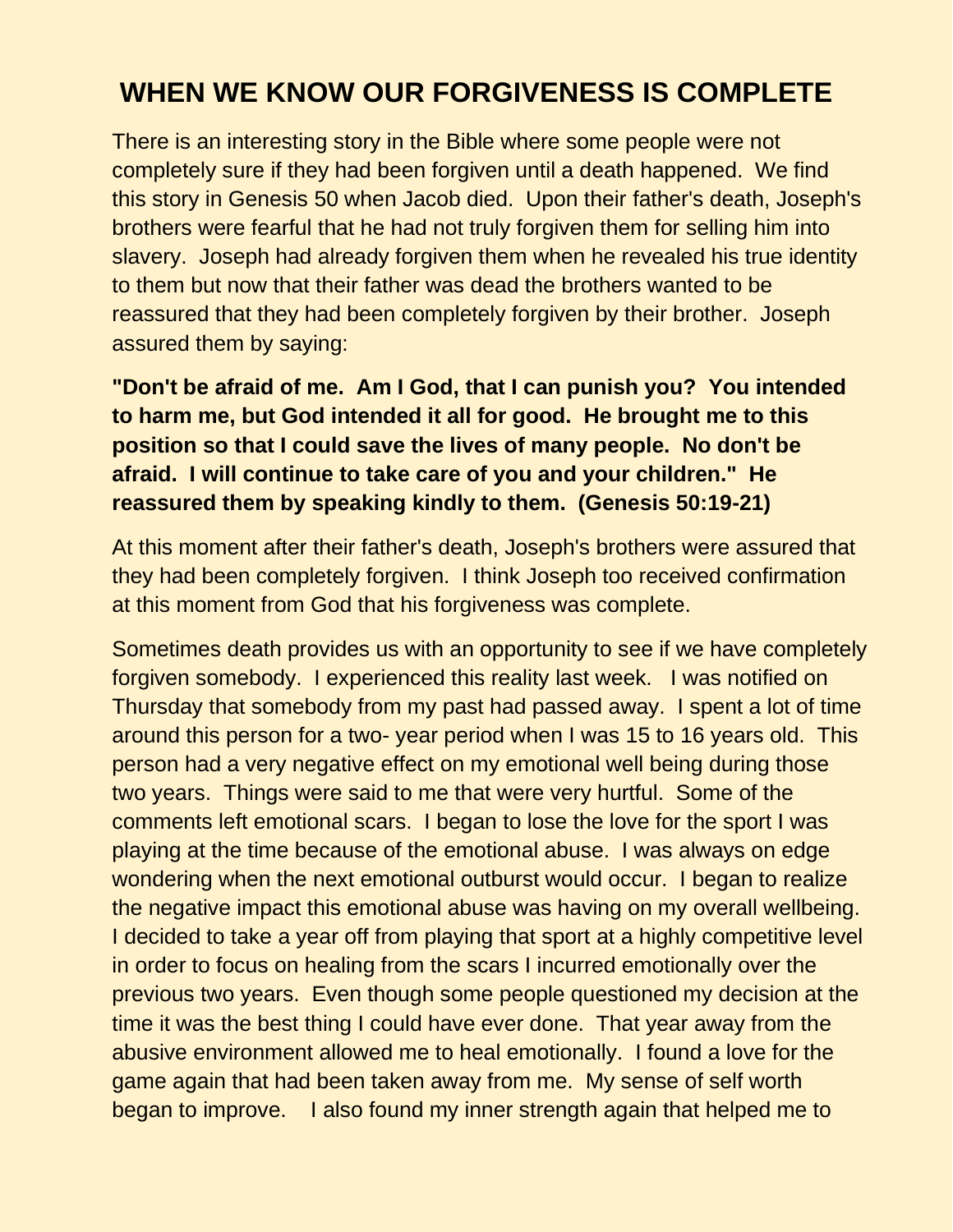have a newfound confidence not to let negative comments from this individual or others to adversely affect me again. Most of all I learned to forgive this person during that year. A sign of my healing came the very first game I returned to playing at a competitive level. This individual was at that first game I played. They were surprised to see me return and made a negative comment just before the game was about to start. I did not let it affect me and responded with kindness instead. After the game this individual actually complimented me for how well I played after returning from a year off. I have seen this person maybe 4-5 times over the past forty years. Often it has been at the grocery store and each time I was pleasant and kind to this individual showing no hard feelings. I knew I had forgiven this person back when I was 17 but running into them on these rare occasions was confirming to me, I had. The last time I had seen this person was at the bank just before COVID. This person knew I had become a minister and said to me there that he needed a lot of forgiveness. I had already given mine to this person, but I wonder if others had not. I think this person's words were also a reflection that they had not sought God's forgiveness yet. When I learned of this person's death last week, there was no anger or bitterness on my part. My immediate thought was whether this individual had sought God's forgiveness before they died. Every encounter I had with this person was a test whether I had completely forgiven them. Every encounter, including learning of their death, was confirmation to me that I had.

I share this story to bring no blame or condemnation on this person. The reason why I am writing about Joseph's experience and my own is that we have all experienced emotional scarring and wounds from things other people have said or done. As Christians we are called to find forgiveness in our hearts for these people. The Lord's Prayer is a reminder to us of this calling. Forgiveness is one of the hardest things for us to do as Christians. We wish we could follow Jesus' example from the cross and forgive others for what they have done. We may try to do this as Jesus did, but find when we encounter that person, or hear their name spoken all the painful memories flood back and realize we have not got to the stage of complete forgiveness. To get to the point of complete forgiveness is a journey that takes time. Joseph probably did not forgive his brothers immediately after they sold him into slavery. I did not forgive this individual who hurt me right away either. Joseph had to work at forgiving and so too did I. Perhaps there is somebody